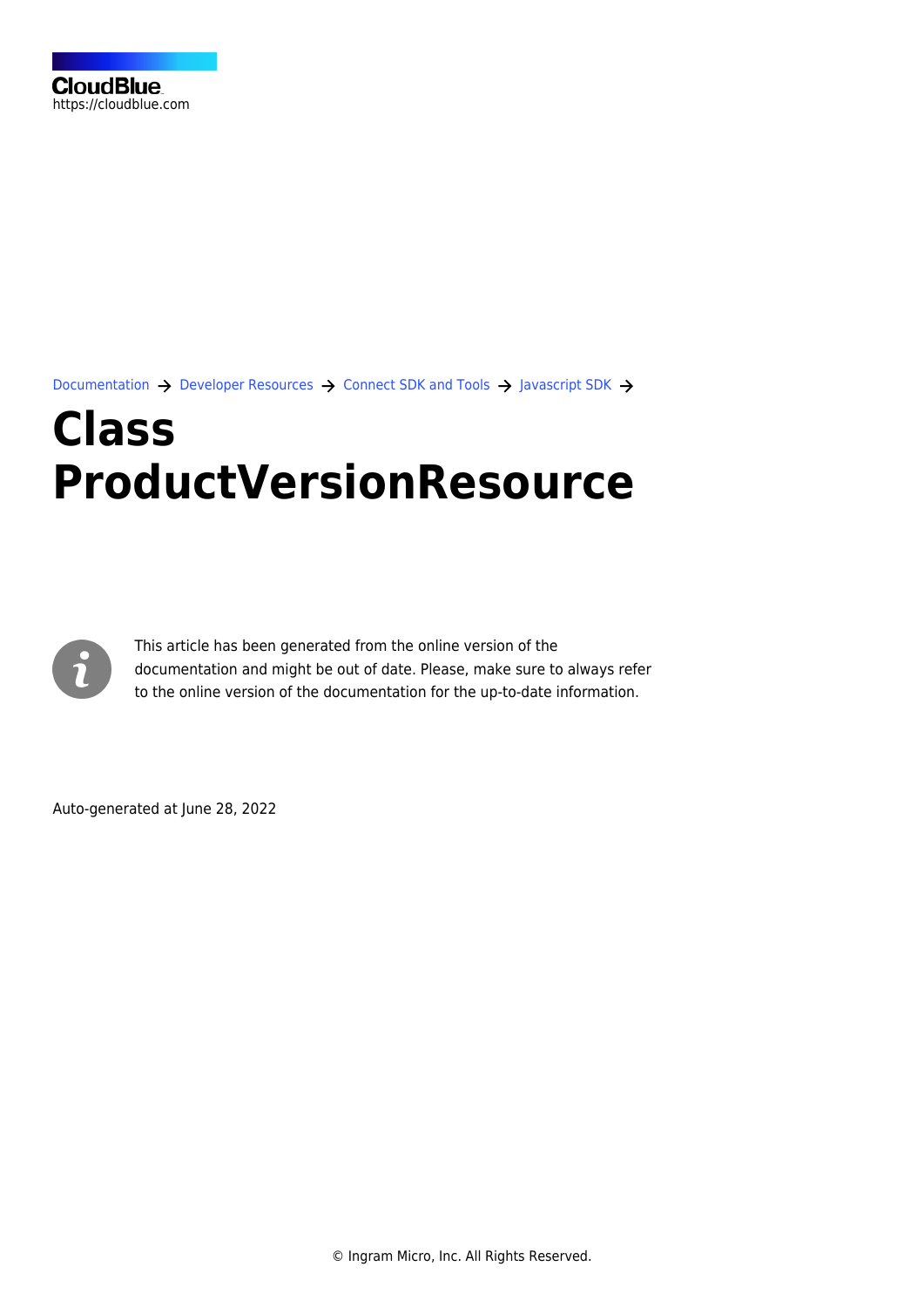# **CloudBlue**

# **Classes**

## [ProductActionResource](#page-1-0)

The ProductActionResource class provides methods to access the Action objects for a product.

#### [ProductVersionResource](#page-2-0) ⇐ GenericResource

The ProductVersionResource class provides methods to access the Version objects for a product.

[ProductConfigurationResource](#page-3-0) ⇐ GenericResource

The ProductConfigurationResource class provides methods to access the ProductConfiguration objects for a product.

#### [ProductParameterResource](#page-3-1) ⇐ GenericResource

The ProductParameterResource class provides methods to access the Productpameter objects for a product.

#### [ProductConnectionsResource](#page-3-2) ⇐ GenericResource

The ProductConnectionsResource class provides methods to access the ProductConnection objects for a product.

[ProductUsageRuleResource](#page-3-3) ⇐ GenericResource

The ProductUsageRulesResource class provides methods to access the ProductUsageRule objects for a product.

[ProductResource](#page-4-0) ⇐ GenericResource

The ProductResource class provides methods to access the products endpoint of the Cloud Blue Connect API.

# <span id="page-1-0"></span>**ProductActionResource**

The ProductActionResource class provides methods to access the Action objects for a product.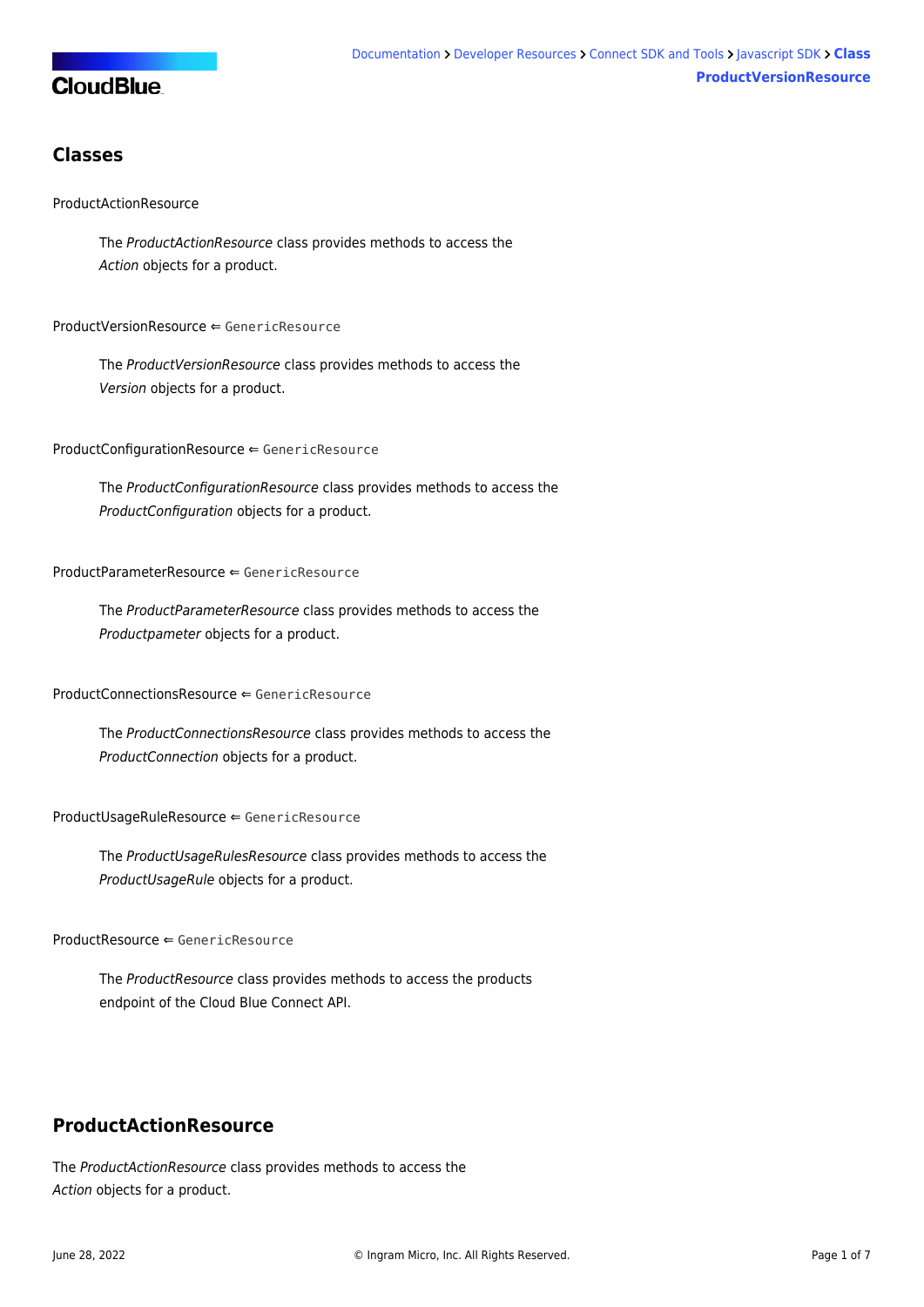

**Kind**: global class **Category**: Resources

# **productActionResource.link(id, assetId) ⇒ object**

Returns the ActionLink object for a product and asset.

**Kind**: instance method of [ProductActionResource](#page-1-0) **Returns**: object – The ActionLink object.

| Param   | Tvpe   |                                      | <b>Description</b> |
|---------|--------|--------------------------------------|--------------------|
| id      | string | The unique identifier of the Action. |                    |
| assetid | string | The unique identifier of the Asset.  |                    |

# <span id="page-2-0"></span>**ProductVersionResource ⇐ GenericResource**

The ProductVersionResource class provides methods to access the Version objects for a product.

**Kind**: global class **Extends**: GenericResource **Category**: Resources

- [ProductVersionResource](#page-2-0) ← GenericResource
	- [new ProductVersionResource\(client, baseUri\)](#page-2-1)
	- [.actions\(id\)](#page-2-2) ⇒ [ProductActionResource](#page-1-0)

# <span id="page-2-1"></span>**new ProductVersionResource(client, baseUri)**

Creates a new instance of the ProductVersionResource class.

**Returns**: [ProductVersionResource](#page-2-0) – An instance of the ProductVersionResource class.

<span id="page-2-2"></span>

| <b>Param</b> | Tvpe          | <b>Description</b>                      |
|--------------|---------------|-----------------------------------------|
| client       | ConnectClient | An instance of the ConnectClient class. |
| baseUri      | string        | The base uri for this resource.         |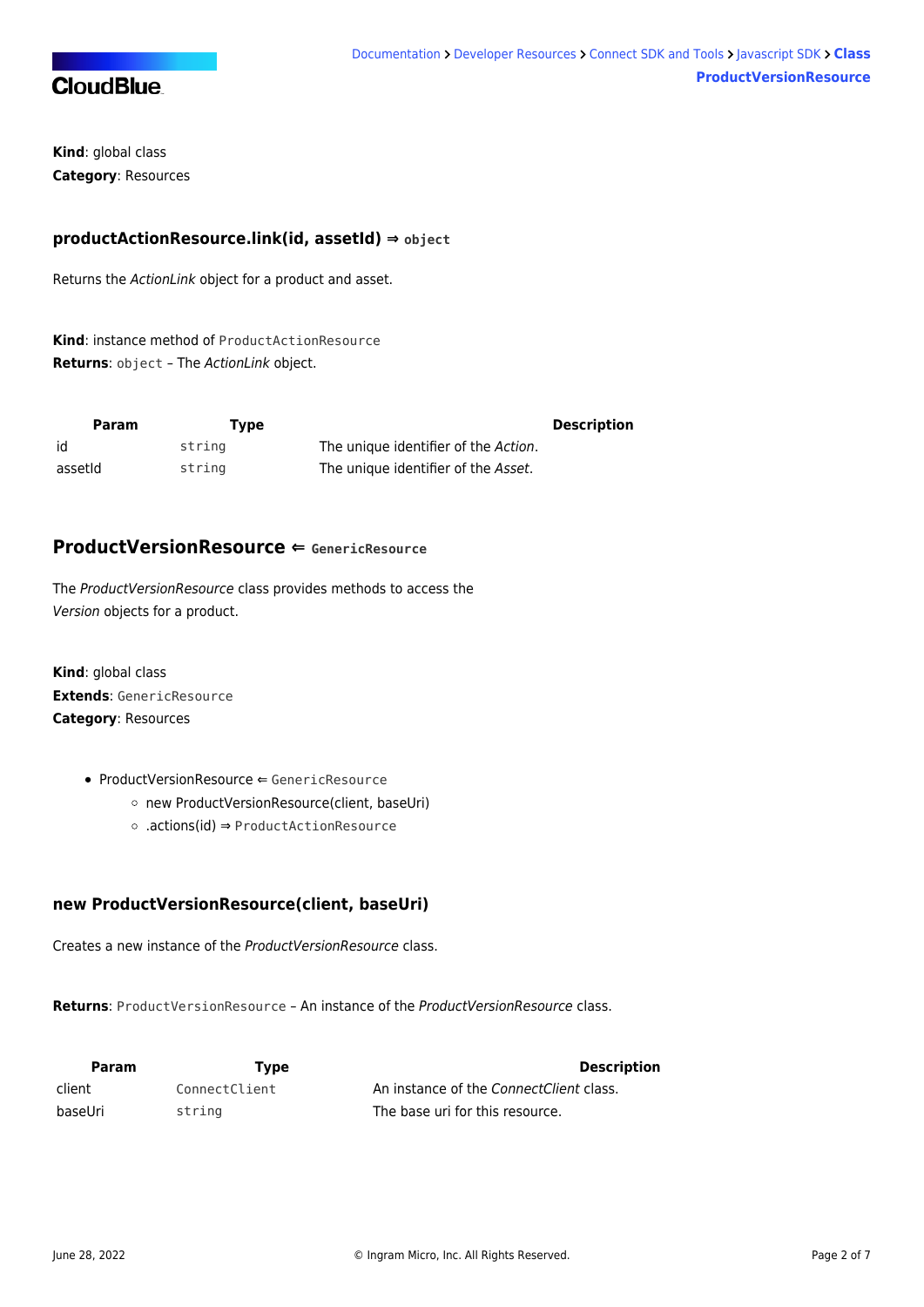

## **productVersionResource.actions(id) ⇒ [ProductActionResource](#page-1-0)**

Returns an instance of the ProductActionResource class to access the Action objects configured for a specific version of a Product.

**Kind**: instance method of [ProductVersionResource](#page-2-0) **Returns**: [ProductActionResource](#page-1-0) – The instance of the ProductActionResource class for a product/version.

<span id="page-3-0"></span>

| Param | Tvpe   | <b>Description</b>                                         |
|-------|--------|------------------------------------------------------------|
| id    | strina | The unique identifier of the Version object for a Product. |

## **ProductConfigurationResource ⇐ GenericResource**

The ProductConfigurationResource class provides methods to access the ProductConfiguration objects for a product.

**Kind**: global class **Extends**: GenericResource **Category**: Resources

## <span id="page-3-1"></span>**ProductParameterResource ⇐ GenericResource**

The ProductParameterResource class provides methods to access the Productpameter objects for a product.

**Kind**: global class **Extends**: GenericResource **Category**: Resources

# <span id="page-3-2"></span>**ProductConnectionsResource ⇐ GenericResource**

The ProductConnectionsResource class provides methods to access the ProductConnection objects for a product.

<span id="page-3-3"></span>**Kind**: global class **Extends**: GenericResource **Category**: Resources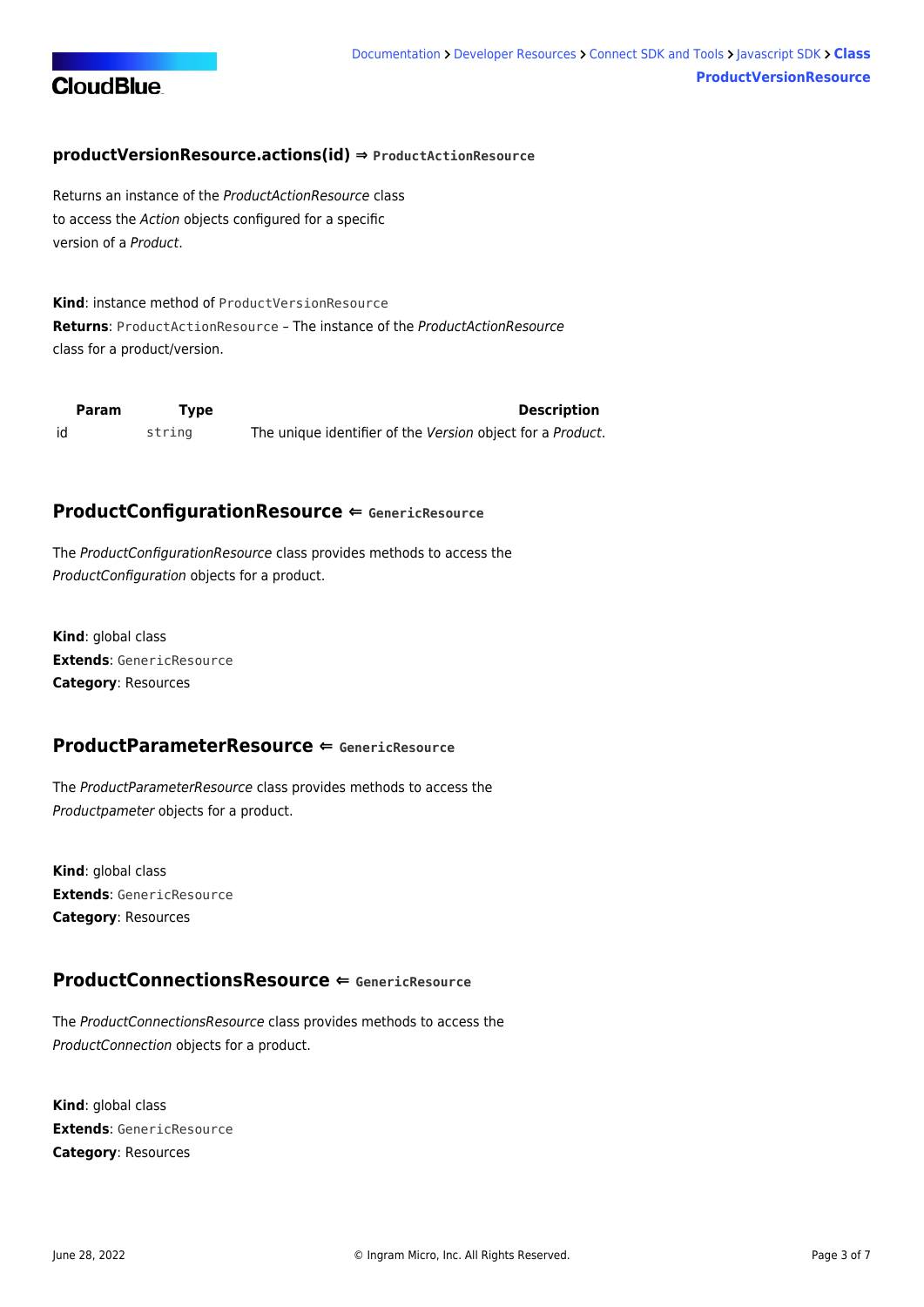

# **ProductUsageRuleResource ⇐ GenericResource**

The ProductUsageRulesResource class provides methods to access the ProductUsageRule objects for a product.

**Kind**: global class **Extends**: GenericResource **Category**: Resources

## <span id="page-4-0"></span>**ProductResource ⇐ GenericResource**

The ProductResource class provides methods to access the products endpoint of the Cloud Blue Connect API.

**Kind**: global class **Extends**: GenericResource **Category**: Resources

- [ProductResource](#page-4-0) ⇐ GenericResource
	- [new ProductResource\(client\)](#page-4-1)
	- [.actions\(id\)](#page-4-2) ⇒ [ProductActionResource](#page-1-0)
	- [.versions\(id\)](#page-5-0) ⇒ [ProductVersionResource](#page-2-0)
	- [.configurations\(id\)](#page-5-1) ⇒ [ProductConfigurationResource](#page-3-0)
	- [.parameters\(id\)](#page-5-2) ⇒ [ProductParameterResource](#page-3-1)
	- [.connections\(id\)](#page-6-0) ⇒ [ProductConnectionsResource](#page-3-2)
	- [.usageRules\(id\)](#page-6-1) ⇒ [ProductUsageRuleResource](#page-3-3)
	- [.getTemplates\(id\)](#page-6-2) ⇒ Array
	- [.getParameters\(id\)](#page-6-3) ⇒ Array
	- [.getItems\(id\)](#page-7-0) ⇒ Array
	- [.getConnections\(id\)](#page-7-1) ⇒ Array

## <span id="page-4-1"></span>**new ProductResource(client)**

Creates a new instance of the ProductResource class.

**Returns**: [ProductResource](#page-4-0) – An instance of the ProductResource class.

<span id="page-4-2"></span>

| <b>Param</b> | Tvpe          | <b>Description</b>                      |
|--------------|---------------|-----------------------------------------|
| client       | ConnectClient | An instance of the ConnectClient class. |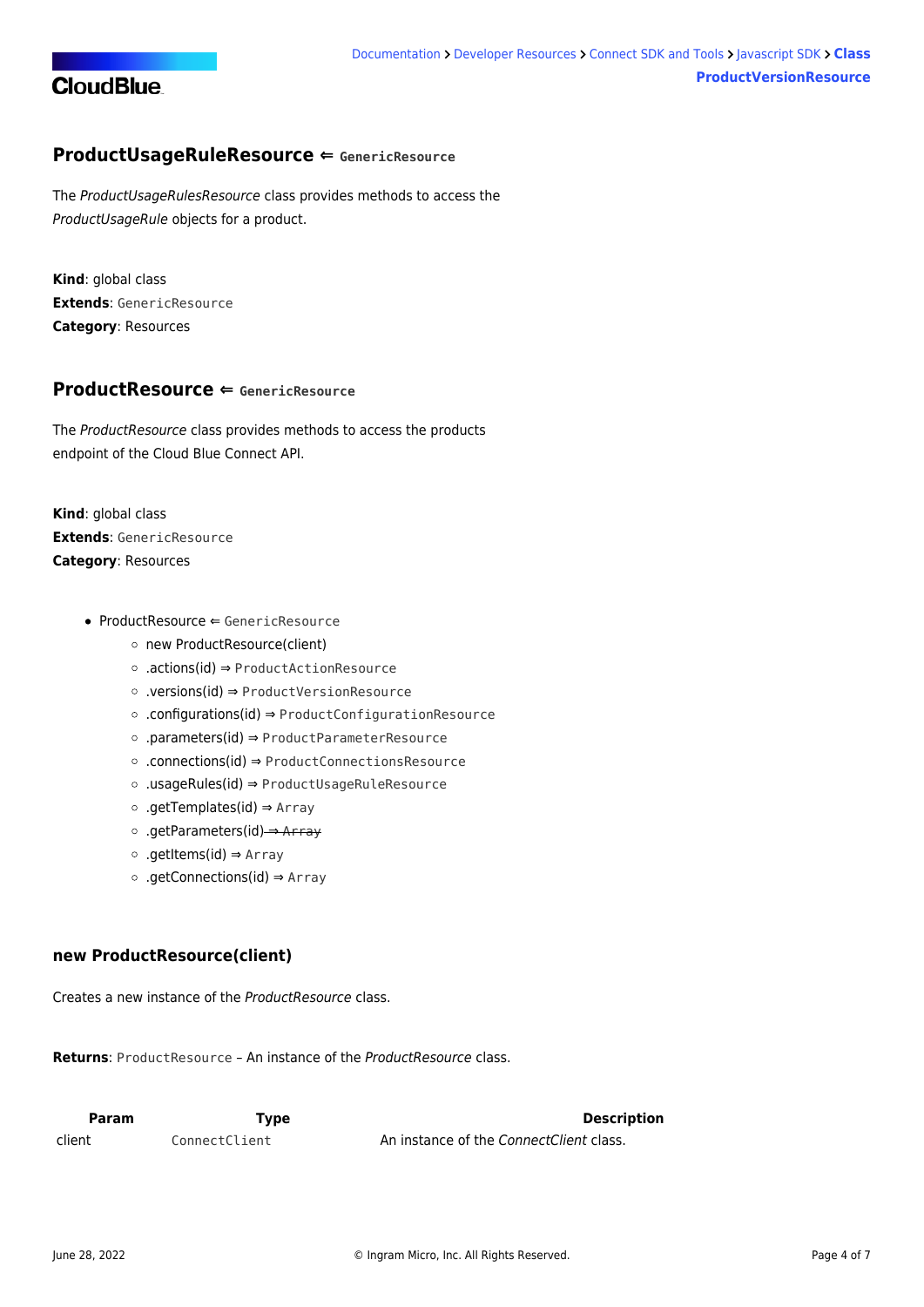

## **productResource.actions(id) ⇒ [ProductActionResource](#page-1-0)**

Returns an instance of the ProductActionResource for a Product.

**Kind**: instance method of [ProductResource](#page-4-0) **Returns**: [ProductActionResource](#page-1-0) – An instance of the ProductActionResource for the product.

<span id="page-5-0"></span>

|    | Param | Type   | <b>Description</b>                    |  |
|----|-------|--------|---------------------------------------|--|
| id |       | string | The unique identifier of the Product. |  |

#### **productResource.versions(id) ⇒ [ProductVersionResource](#page-2-0)**

Returns an instance of the ProductVersionResource for a Product.

**Kind**: instance method of [ProductResource](#page-4-0)

**Returns**: [ProductVersionResource](#page-2-0) – An instance of the ProductVersionResource for the product.

<span id="page-5-1"></span>

|    | <b>Param</b> | Type   | <b>Description</b>                    |
|----|--------------|--------|---------------------------------------|
| id |              | string | The unique identifier of the Product. |

#### **productResource.configurations(id) ⇒ [ProductConfigurationResource](#page-3-0)**

Returns an instance of the ProductConfigurationResource for a ProductConfiguration.

**Kind**: instance method of [ProductResource](#page-4-0) **Returns**: [ProductConfigurationResource](#page-3-0) – An instance of the ProductConfigurationResource for the product.

<span id="page-5-2"></span>

|    | Param | Type   |                                       | <b>Description</b> |
|----|-------|--------|---------------------------------------|--------------------|
| id |       | string | The unique identifier of the Product. |                    |

#### **productResource.parameters(id) ⇒ [ProductParameterResource](#page-3-1)**

Returns an instance of the ProductParameterResource for a Product.

**Kind**: instance method of [ProductResource](#page-4-0)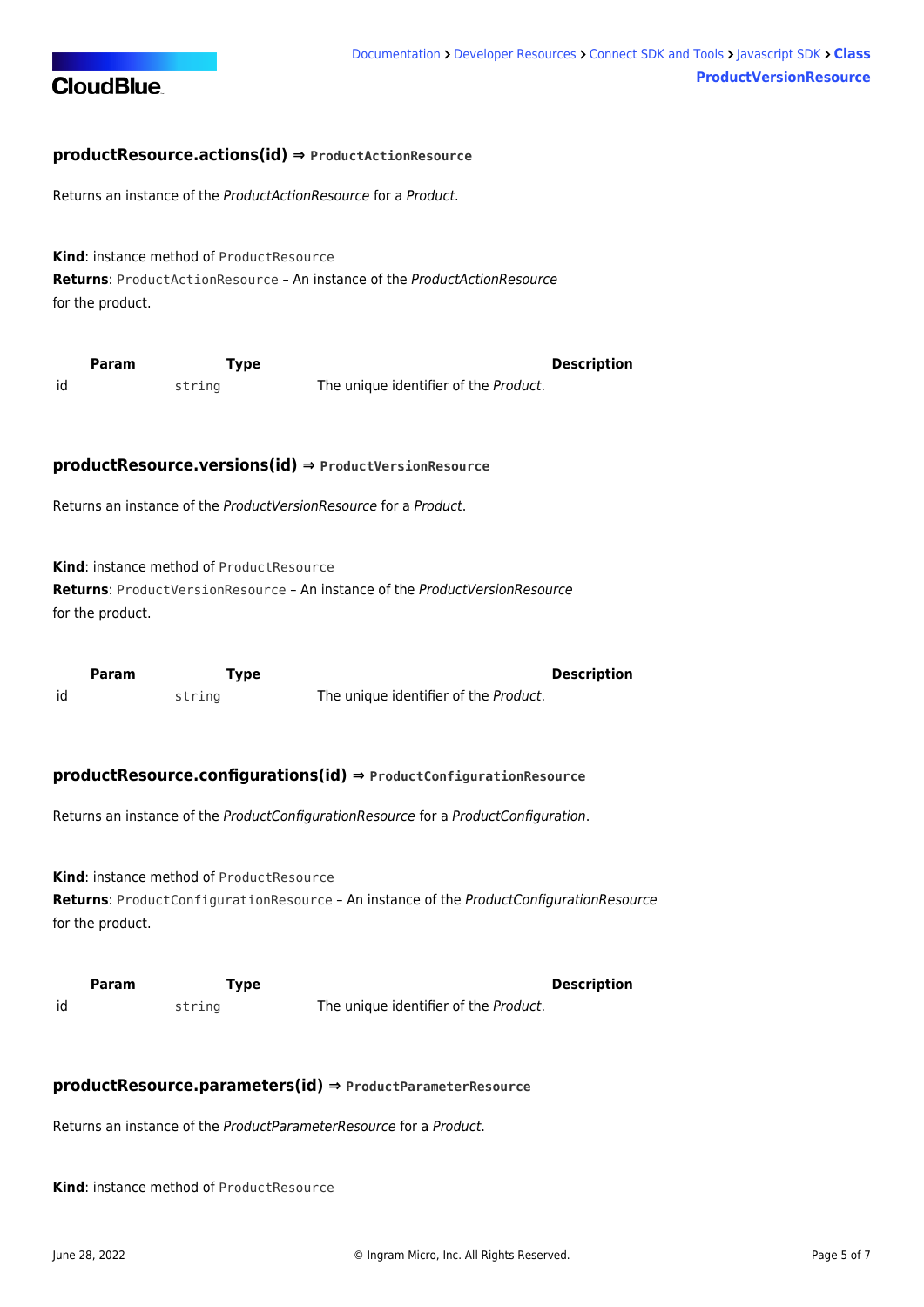

**Returns**: [ProductParameterResource](#page-3-1) – An instance of the ProductParameterResource for the product.

<span id="page-6-0"></span>

|    | Param | Type   |                                       | <b>Description</b> |
|----|-------|--------|---------------------------------------|--------------------|
| id |       | string | The unique identifier of the Product. |                    |

#### **productResource.connections(id) ⇒ [ProductConnectionsResource](#page-3-2)**

Returns an instance of the ProductConnectionsResource for a Product.

**Kind**: instance method of [ProductResource](#page-4-0) **Returns**: [ProductConnectionsResource](#page-3-2) – An instance of the ProductParameterResource for the product.

<span id="page-6-1"></span>

|    | Param | Type   |                                       | <b>Description</b> |
|----|-------|--------|---------------------------------------|--------------------|
| id |       | string | The unique identifier of the Product. |                    |

### **productResource.usageRules(id) ⇒ [ProductUsageRuleResource](#page-3-3)**

Returns an instance of the ProductUsageRulesResource for a Product.

**Kind**: instance method of [ProductResource](#page-4-0)

**Returns**: [ProductUsageRuleResource](#page-3-3) – An instance of the ProductUsageRuleResource for the product.

<span id="page-6-2"></span>

|    | Param | rype   | <b>Description</b>                    |
|----|-------|--------|---------------------------------------|
| id |       | string | The unique identifier of the Product. |

## **productResource.getTemplates(id) ⇒ Array**

Returns the list of Template objects configured for the Product.

**Kind**: instance method of [ProductResource](#page-4-0) **Returns**: Array – The list of Template objects.

<span id="page-6-3"></span>

|    | <b>Param</b> | Type   |                                       | <b>Description</b> |
|----|--------------|--------|---------------------------------------|--------------------|
| id |              | strina | The unique identifier of the Product. |                    |